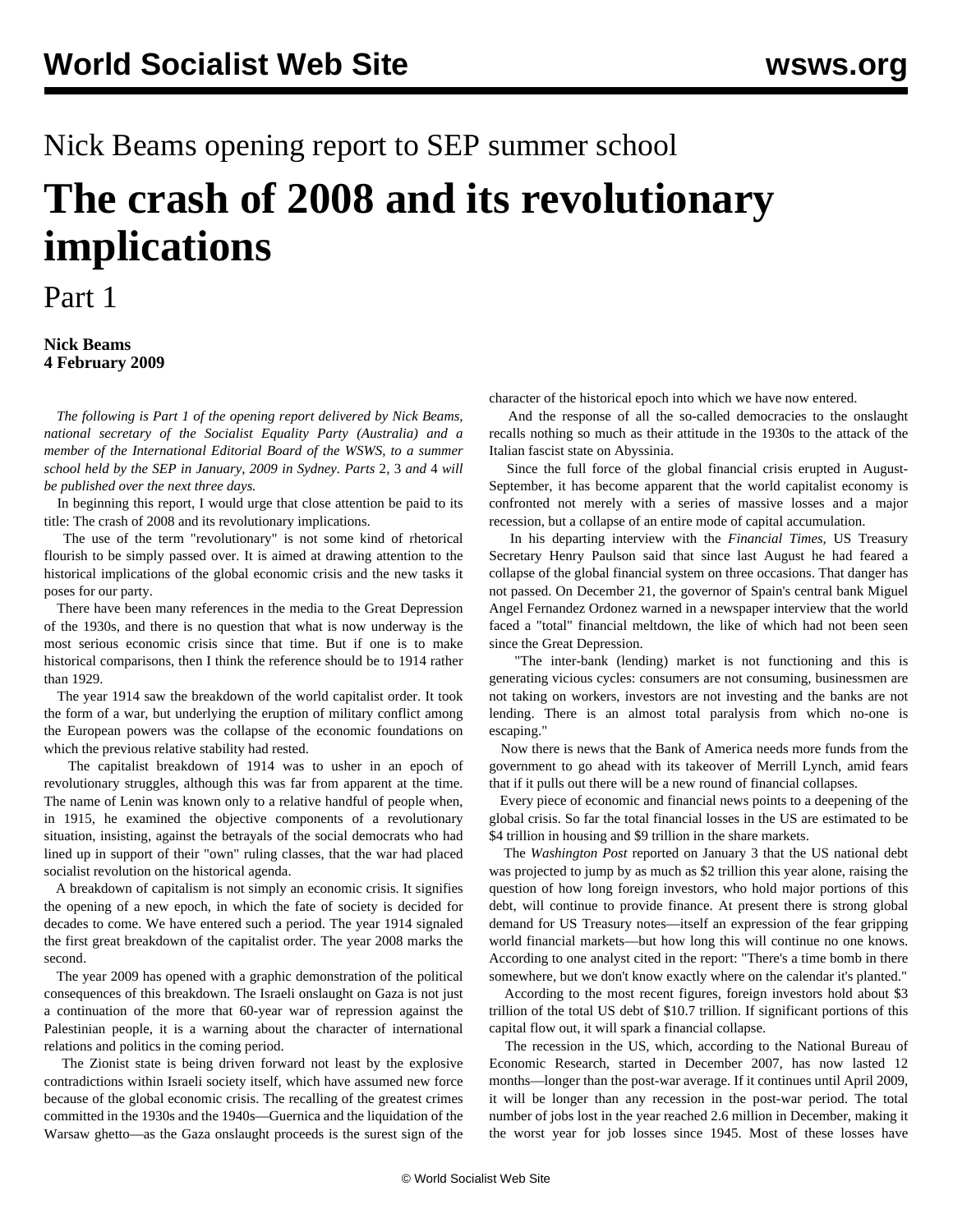occurred in the past four months: September 403,000, October 320,000, November 533,000 and December 524,000.

 Data on the manufacturing industry in the US and around the world point to the accelerating slump. In the US, the Institute for Supply Management reported that its index for December was down to 32.4 compared to the lowest-ever level of 30.3 in June 1980. New orders had fallen for 13 consecutive months and were now down to the lowest point since records began in 1948.

 In Europe a closely watched index hit 33.9 in December, down from 35.6 the previous month, with a figure of below 50 indicating contraction. The story is the same in Asia, with Japan and Korea both recording sharp contractions. Toyota, the benchmark for the car industry, is set to make its first ever loss in the year to April. China, which only a few months ago was supposedly going to prevent a slide into global recession, is experiencing the most serious downturn since so-called "market opening" was begun 30 years ago. The manufacturing sector has contracted for the third straight month and Chinese growth may have fallen to a rate of 5.5 percent, well below the level of 8-9 percent that the regime considers is the minimum necessary to maintain social stability.

 The latest report from JP Morgan Global Research begins: "We are in the midst of a deep global contraction, one that is likely to produce the sharpest four-quarter decline in global GDP in the post-World War II era." It estimates that average growth in the G-3 is down 5 percent.

 As if to try to cheer itself up in the face of this gloomy situation, the *Financial Times* started the New Year with an editorial entitled "Drawing on the rich legacy of 1989."

 "In a decade grimly dominated by Islamist terrorism, global warming and financial crisis, it is difficult to recall the heady days of 1989 when Communism collapsed in Europe and the world seemed set for a sunny future.

 "'Bliss was it in that dawn to be alive,' wrote Wordsworth of the French Revolution. His thoughts were echoed by millions who participated, 20 years ago, in the destruction of the Berlin Wall, the overthrow of Soviet rule in eastern Europe and the subsequent disintegration of the Soviet Union."

 Of course, as the editorial was forced to acknowledge, "joy soon gave way to disillusion as economic restructuring tore through people's lives." Nevertheless there was still something to celebrate with the legacy of the destruction of the Soviet Union, which, the editorial continued, should provide inspiration for the times ahead.

 "Twenty years is more than a convenient anniversary. With the world economic crisis striking ex-Communist Europe hard, it is the end of an era. The eastward advance of the western alliance has reached, for now, its limits. Russia will resist, with force if necessary, any further gains. But governments will be preoccupied with the economic turmoil. As they struggle to chart their futures, they must seek to preserve the legacy of 1989-2009. Yes, times were often tough. But in most of the region there was a pervasive sense of progress. Would that this sense is not lost in the difficult years ahead."

 The fact that the "legacy of 1989" is all that the *FT* has to offer its readers for the stormy times ahead is a sign of the lack of confidence and perspective, not to say considerable nervousness, with which the bourgeoisie confronts this global crisis. And with good reason, for the world economic crisis has not only cut a swathe through the vast economic structures that were built over the past two decades, it has shattered the free market dogma that formed the ideological foundation of governments around the world.

 The real legacy of 1989 is not where the *FT* seeks it. Rather it lies in the global financial and economic crisis itself. The end of the Cold War order, while providing a limited short-term boost to global capitalism, served, in the longer term, to unleash all the contradictions within it.

The *FT*'s economics commentator Martin Wolf had a somewhat

different slant in his first column for the year on January 7.

 "Welcome to 2009. This is a year in which the fate of the world economy will be determined, maybe for generations. Some entertain hopes that we can restore the globally unbalanced economic growth of the middle years of this decade. They are wrong. Our choice is over what will replace it. It is between a better balanced world economy and disintegration. That choice cannot be postponed. It must be made this year.

 "We are in the grip of the most significant global financial crisis for seven decades. As a result, the world has run out of creditworthy, largescale, willing private borrowers. The alternative of relying on vast US fiscal deficits and expansion of central bank credit is a temporary—albeit necessary expedient. But it will not deliver a durable return to growth. Fundamental changes are needed."

 In other words, the problem confronting world capitalism is not that staggering losses have been incurred, but that an entire regime of accumulation has broken down. Wolf's call for a "better balanced world economy", however, cannot be delivered. The real imbalance is not between the so-called deficit countries and the surplus countries such as China. It is more fundamental than this. The imbalance goes to the very heart of the economic system itself: it is between the massive accumulation of fictitious capital throughout the global capitalist economy and the surplus value needed to sustain it. This imbalance can only be resolved by wiping out vast areas of capital, bringing economic devastation to the working class all over the world—from the US and Europe to China, India and the rest of the so-called "emerging" economies.

 In a recent discussion with the *Financial Times,* the chief executive of JP Morgan Chase, Jamie Dimon, warned not only of further trouble ahead but pointed to the more far-reaching implications of the collapse. "When we look back at industry excesses in areas such as highly leveraged lending and securitization, it is clear that some of these markets will never come back," he said. But it was precisely these markets that played such a crucial role in the expansion of the US and world economy during the past 20 years.

 While the *FT* editorial writers cling to the rather tattered legacy of 1989 in the face of this situation, the events of the past two decades constitute a powerful vindication of the analysis of the International Committee of the Fourth International. It was our movement, and only our movement, which explained that, far from opening up new vistas for the development of capitalism, the collapse of the Stalinist regimes was but the initial expression of an historic crisis of the entire world capitalist order.

 I shall examine this in more detail somewhat later, but at this point let me underscore the fact that the events of the past year demonstrate the power of the method of Marxism.

 One year ago, at our meeting here in Sydney in January 2008, we discussed a document written by David North, ["Notes on the political and](/en/articles/2009/jan2009/task-j13.shtml) [economic crisis of the world capitalist system and the perspective and](/en/articles/2009/jan2009/task-j13.shtml) [tasks of the Socialist Equality Party",](/en/articles/2009/jan2009/task-j13.shtml) published on the *World Socialist Web Site* on January 11, 2008.

 The document began: "2008 will be characterized by a significant intensification of the economic and political crisis of the world capitalist system. The turbulence in world financial markets is the expression of not merely a conjunctural downturn, but rather a systemic disorder which is already destabilizing international politics. ... Sixteen years after the dissolution of the Soviet Union, an event which supposedly signaled the definitive and irreversible triumph of global capitalism, the world economy is in a shambles. The bursting of the housing market bubble in the United States, which had been fueled by uncontrolled speculative investments in sub-prime mortgages, has resulted in global losses of hundreds of billions of dollars for international banks and other financial institutions. ... The result is an international financial crisis which, in the